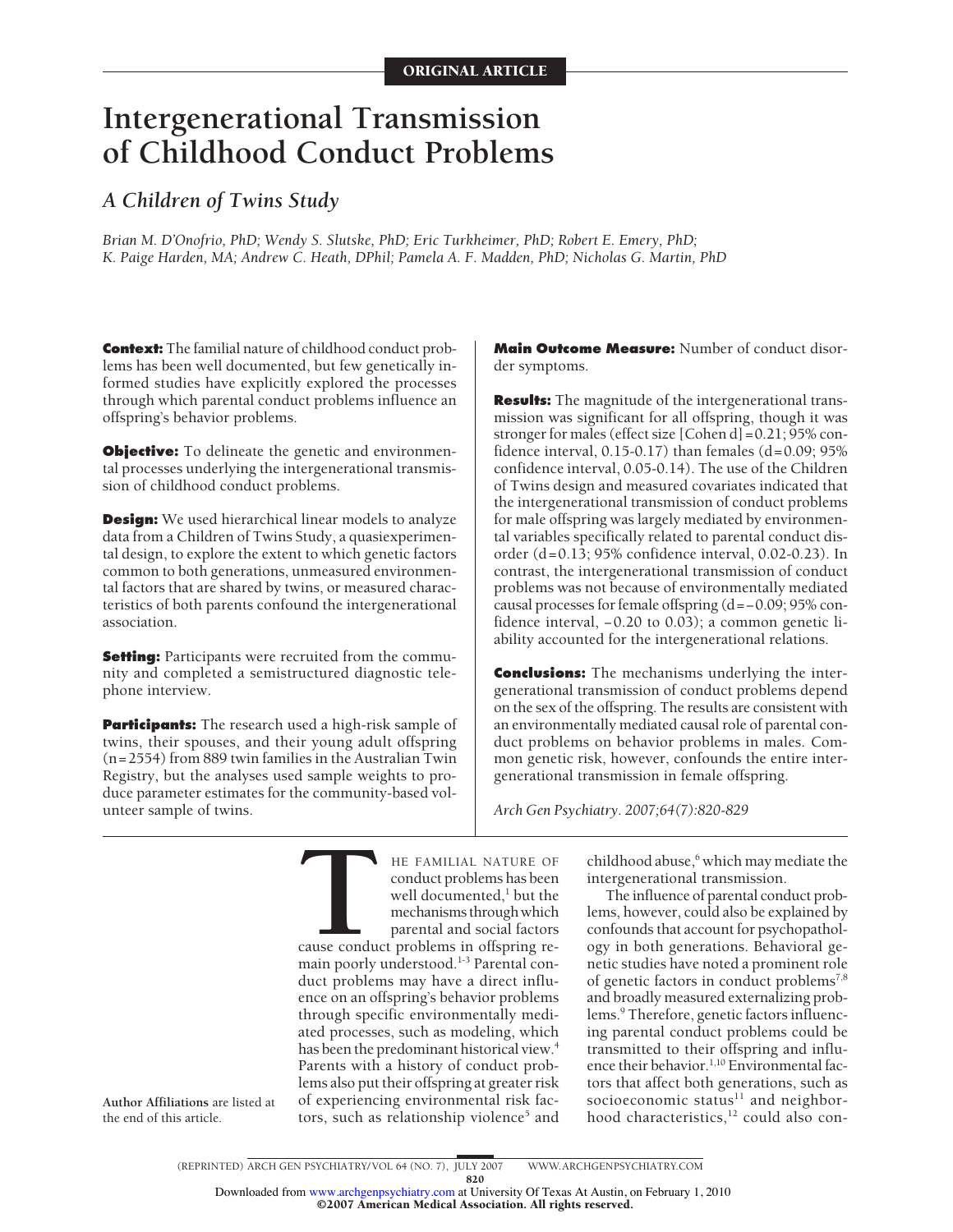found the association between parental and offspring conduct problems. Finally, the role of assortative mating, exposing offspring to 2 parents with greater externalizing problems, could further increase conduct problems in offspring.13

Etiological research needs to move beyond merely identifying risk factors for offspring conduct problems and test alternative hypotheses by using designs that can differentiate co-occurring genetic and environmental processes and account for unmeasured confounds.<sup>1,14</sup> Although studying genetic risk associated with parental conduct problems is difficult, especially with female offspring,<sup>15</sup> there are genetically informed approaches that can pull apart the underlying mechanisms,<sup>14</sup> particularly the Children of Twins (CoT) design.16-19 The CoT design is an extension of the typical twin study that compares the offspring of dizygotic (DZ) and monozygotic (MZ) twins, an approach that may be particularly helpful in the study of conduct problems.<sup>1</sup> The design compares cousins who differ in their genetic and environmental risks, a model that can separate the intergenerational associations into 3 processes: environmental risk factors specific to the measured factor, genetic confounds, and environmental confounds that twins share.<sup>16</sup> The CoT design is best suited for studying intergenerational transmission of individual characteristics, rather than dyadic variables, $20$  especially when both parents are included in the analyses.<sup>21,22</sup>

We used a high-risk sample of twins, their spouses, and their offspring drawn from a population-based registry in Australia.<sup>8,23</sup> The high-risk sample included a sufficient number of families with a history of conduct problems and related psychopathology, but sample weighting provided estimates of risk based on the entire Australian sample of twins. Previous analyses of the adult twin sample indicated no sex difference in the underlying biometric models for conduct disorder, a large genetic contribution, and a possible moderate role of shared environmental factors.8 Using the CoT design with the sample therefore could account for genetic confounds and unmeasured environmental factors that make twins similar. Furthermore, statistically controlling for measured covariates of both parents, including conduct problems in the spouses of the twins, helped account for selection factors and assortative mating. Finally, the analyses explored sex differences in the offspring.<sup>24,25</sup> Thus, the analyses present a rigorous examination of the underlying etiological processes involved in the intergenerational transmission of conduct problems.

#### METHODS

## **PARTICIPANTS**

Twins were drawn from the Australian Twin Registry (ATR), a volunteer registry. Three major health and behavioral surveys have been conducted on the twins in the ATR cohort. The assessment of the twins included a mailed survey during 1980- 1982 (8183 individual twins; 69% response rate), $^{26}$  a second mailed questionnaire during 1988-1990 (6327 individual twins; 83% response rate),<sup>27</sup> and a telephone interview in 1992 (5889 individual twins; 86% response rate).<sup>23</sup> Relatives of the twins

(n=14 421), including 3318 spouses, were assessed with a questionnaire in 1988, $^{28}$  and the spouses (n=3844) were reassessed with a telephone interview in 1994. The demographics of the sample are broadly consistent with the population, and tests for self-selection biases in the longitudinal sample have found few detectable differences in risk for abnormal behavior.<sup>8,23</sup>

Data were collected from the offspring of the adult twins (CoT Study) in 3 high-risk subgroups and a control group. The targeted subgroups included offspring of twins with (1) a history of alcohol dependence and/or conduct disorder, (2) a history of major depressive disorder, and (3) a history of divorce. If either twin met criteria for any of the high-risk subgroups, offspring from both twins were included in the study. The adults were contacted to give consent to contact their children. If consent was given, the staff contacted the offspring to complete a telephone interview and mailed survey. Of the twins selected to be in the high-risk and control groups, 85% consented and 82% (2554) of their possible offspring completed the telephone interview. The offspring were drawn from 1286 nuclear families nested under 889 twin families. The age of the offspring ranged from 14 to 39 years (mean, 25.1 years); 51% were female. At the time of the assessment, 28% were married, 4% were divorced or separated, and 68% had never been married. A subsample of the offspring (n=176) completed the interview a second time (mean of 1.1 years later) to establish the reliability of the instrument. The study was approved by the ethics or institutional review boards at the authors' institutions. Extensive details about the sample, including the proportions of twins and their offspring in the high-risk groups, can be found elsewhere.<sup>22</sup>

#### **ASSESSMENT**

#### **Adult Twin and Spouse Characteristics**

We assessed the adult twins and their spouses by using the Semi-Structured Assessment for the Genetics of Alcoholism (SSAGA).<sup>29</sup> The SSAGA is based on previously validated research interviews and demonstrates moderate to high interrater reliability,<sup>29</sup> particularly with conduct disorder.<sup>8</sup> The SSAGA was originally developed for studies in the United States, but it has been adapted for use in Australia.30 Assessment of childhood conduct problems was based on the *DSM-III-R* diagnosis for conduct disorder. Report of the number of conduct problem symptoms before the age of 18 years was used so that the analyses could also explore subthreshold conduct problems.

A number of characteristics of the adult twins and their spouses were included in the analyses to determine whether the measured covariates confound the intergenerational transmission of childhood conduct problems. Lifetime symptoms for alcohol abuse and major depressive disorder were included. The current analyses also included lifetime measures of cigarette use and any illegal substance use. The twins' and spouses' history of suicidality was calculated based on a 5-point Likert scale.<sup>31</sup> Parents' age at the birth of their first child, their highest level of education (7-point Likert scale), and lifetime history of divorce/marital separation (separation of a relationship that had lasted  $>$  6 months) were also assessed.<sup>22</sup> Less than 1% of the twin values and less than 20% of the spouse values for each covariate were missing.

Spousal correlations (polychoric) for conduct problems were significant for female  $(r=0.13; SE=0.04; n=2417)$  and male  $(r=0.17; SE=0.03)$  twins, based on 5 multiply imputed data sets<sup>32</sup> that included variables reflecting the individual's sex, psychiatric history, and measured covariates. The magnitude of all of the spouse-spouse correlations (the association between the twins' spouses), calculated on the multiply imputed data sets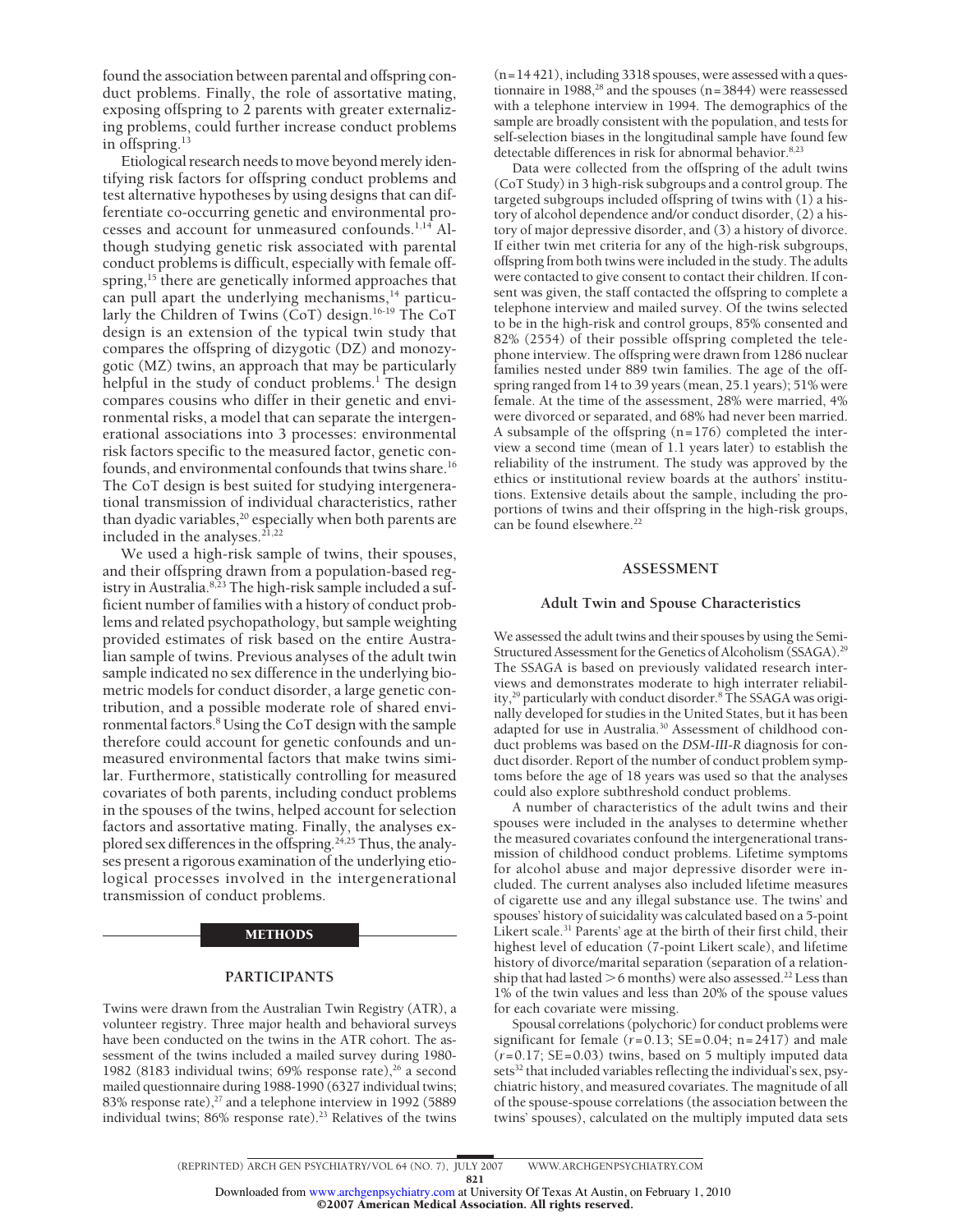for the same-sex twins, were small and did not differ by genetic relatedness: MZ female (*r*=0.10; SE=0.06), MZ male (*r*=0.11; SE=0.09), DZ female (*r*=0.10; SE=0.06), and DZ male  $(r=0.10; SE=0.11)$  pairs. Thus, the results suggest minimal spousal similarity for childhood conduct problems, and the similarity is not due to genetic assortative mating.

### **Offspring Characteristics**

The offspring were also assessed using the SSAGA, which included items related to conduct disorder as defined by the *DSM-III-R* and*DSM-IV*. The analyses presented in this article are based on the *DSM-III-R* criteria, but the same pattern of results was found when the *DSM-IV* criteria and *DSM-III-R* symptoms occurring before the age of 15 years were analyzed. Test-retest reliability after 1 year for the*DSM-III-R* symptom count for conduct disorder (*r*=0.80) in the offspring was high. The amount of contact among twin families, the sum of 4 items assessing the closeness of the offspring to their aunt or uncle's family, was calculated at the 3 levels of the CoT Study model: offspring, nuclear family (twin, his or her spouse, and their offspring), and twin family (both twins, their respective spouses, and all of their offspring).<sup>22</sup>

#### **Sample Weights**

The adult twin families in the CoT Study were selected from the ATR. Based on a standard procedure for weighting twin samples, 33 we used multiple logistic regression to identify predictors of whether a twin pair (ie, at least 1 co-twin) from the ATR participated in the CoT Study. Psychiatric and demographic characteristics of the ATR, assessed in the SSAGA study in 1992, were used as predictors.34 **Table 1** includes the variables used to predict participation in the CoT sample, the frequency of the sociodemographic and psychiatric characteristics in the original ATR, the frequency in the unweighted CoT subsample, and the frequency in the weighted CoT subsample. Sample weights were calculated using the predicted probability of the pair participating in the CoT Study for both discordant and concordant pairs. The regression results indicated that birth cohort, male-male pairs, family alcohol use, family depression history, and self-reported psychiatric problems predicted participation in the high-risk CoT Study, findings that are consistent with the sampling strategy of the CoT Study. The comparison of the unweighted and weighted frequencies in the CoT subsample revealed that weighting the sample either removed or greatly reduced the bias of using the high-risk CoT sample.<sup>35</sup> Sensitivity analyses revealed that the residual differences in the frequency of psychiatric disorders were partially due to the differences in the birth cohort.<sup>34</sup> Given that the weighting of the sample reflected the original distribution in the ATR and the sampling was based on the twin-pair level,<sup>36</sup> the analyses in our article used the sample weights for each twin family.<sup>33</sup>

# DATA ANALYSIS

# **MEAN COMPARISONS OF OFFSPRING OF ADULT TWINS**

Exploring the mean number of conduct problems for offspring of twins discordant for conduct problems can provide an initial perspective on the underlying processes responsible for the intergenerational transmission.<sup>16,17</sup> The mean number of offspring symptoms for conduct disorder was calculated separately for adult twins who had no

childhood conduct problems and adults who had any childhood conduct problems. For descriptive purposes, the level of adult conduct problems was based on 1 or more symptoms of conduct disorder. To establish the intergenerational relation, offspring in the entire sample were initially used, which compared unrelated offspring. The offspring of all discordant twins, regardless of zygosity, were subsequently compared, an approach that contrasts cousins differentially exposed to parents with a history of conduct problems. If the intergenerational relation was causal, the effects would be evident at all levels of analysis, particularly within twin families.<sup>37</sup> Conduct problems in offspring of discordant DZ twins were then explored. The comparison of the cousins in discordant DZ twin families controls for possible unmeasured confounds and other characteristics specific to twins.<sup>22</sup> The comparison of offspring of MZ twins discordant for conduct problems is the most rigorous test of causality in the CoT design, because it accounts for unmeasured environmental and genetic factors from the twin parents that may confound intergenerational associations.<sup>16,17</sup> The mean number of offspring conduct problems was calculated as the least squares mean in a hierarchical linear model (HLM) to control for the influence of the offspring's age and age squared and to incorporate the sample weights.

#### **HIERARCHICAL LINEAR MODELING**

Hierarchical linear models were used to explore the processes underlying the intergenerational transmission of conduct problems using continuous measures in both generations. The advantages of using HLMs for analyzing data from CoT studies and the algebraic representations of the models are presented elsewhere.<sup>22</sup> Briefly, HLMs allow for regression-based analyses that can measure the magnitude of the intergenerational relations using nested data (ie, the SEs and significance testing are appropriate for the nonindependent observations). Unstandardized regression weights were used to compare effect sizes within and between models.38 Parental and offspring conduct problems were independently normalized using a Blom transformation, an approach that has been shown to help analyze counts of psychiatric symptoms.39 The scores were also standardized so that the effect sizes were on an understandable scale (the Cohen d scale). Because there were missing values for some parental characteristics, the HLMs were completed on 5 multiply imputed data sets. $32$  The imputed parental data sets were based on the psychiatric history, demographic characteristics, and sex of both parents, in addition to the mean number of symptoms for psychiatric problems assessed by the SSAGA for all offspring in the family.

The first HLM estimated the phenotypic relation between parental and offspring conduct problems. The model included conduct problems in the adult twin and his or her spouse, controlling for the age and age squared of the offspring. The second HLM used effect codes to estimate an approximation of the between–twin family effect, which is the comparison of unrelated offspring, based on the mean number of conduct problems in the twin pair.<sup>40</sup> The model also estimated the within–twin family effect. The parameter (the difference between each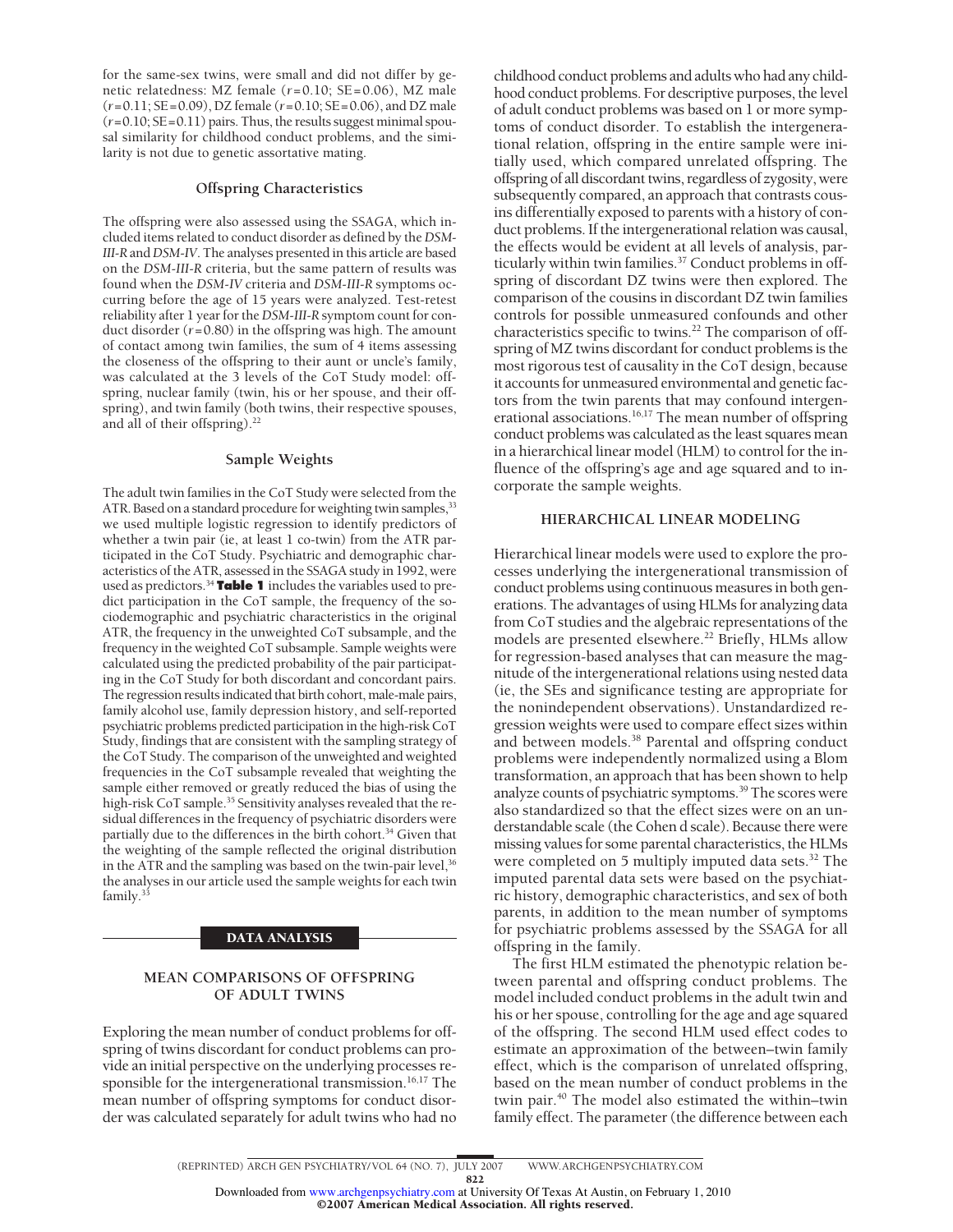#### **Table 1. Comparison of Sociodemographic and Psychiatric Characteristics of the ATR<sup>a</sup> and CoT Subsample<sup>b</sup> Before and After Data Weighting<sup>c</sup>**

| Twin Pair Characteristic <sup>d</sup>   | ATR Sample <sup>a</sup>  | CoT Subsample <sup>b</sup>                | Weighted<br>CoT Subsample <sup>b</sup> |
|-----------------------------------------|--------------------------|-------------------------------------------|----------------------------------------|
|                                         | <b>Sociodemographics</b> |                                           |                                        |
| Sex/cohort <sup>e</sup>                 |                          |                                           |                                        |
| Female/ $<$ 35 y                        | 18.47                    | $5.96^{\dagger}$                          | 16.93                                  |
| Female/35-45 y                          | 22.47                    | $32.13^{f}$                               | $23.05^{\dagger}$                      |
| Female/ $>$ 45 y                        | 26.80                    | $30.11$ <sup>f</sup>                      | 22.07 <sup>1</sup>                     |
| Male/ $<$ 35 y                          | 11.75                    | $1.46^{f}$                                | 18.04                                  |
| Male/35-45 y                            | 10.96                    | 16.97 <sup>1</sup>                        | 11.43 <sup>†</sup>                     |
| Male $/$ 45 y                           | 9.55                     | $13.37^{f}$                               | 8.59                                   |
| Age, mean, ye                           | 44.09                    | $45.14$ <sup>f</sup>                      | 42.39                                  |
| Sex of pair <sup>e</sup>                |                          |                                           |                                        |
| Male-male                               | 19.50                    | 24.38 <sup>†</sup>                        | 20.00                                  |
| Female-male                             | 24.81                    | 21.46 <sup>†</sup>                        | 28.82                                  |
| Female-female                           | 55.69                    | 54.16                                     | 51.18                                  |
|                                         | <b>Discordant Pairs</b>  |                                           |                                        |
| History of family alcohol use           |                          |                                           |                                        |
| Twin <sup>e</sup>                       | 11.44                    | 12.47                                     | 14.37 <sup>†</sup>                     |
| Father                                  | 10.83                    | 11.57                                     | 12.05 <sup>†</sup>                     |
| Mother                                  | 2.93                     | 2.81                                      | 2.20                                   |
| Spouse                                  | 13.40                    | 17.53 <sup>†</sup>                        | $14.55^{\text{f}}$                     |
| History of family depression            |                          |                                           |                                        |
| Twin <sup>e</sup>                       | 29.81                    | $37.42^{f}$                               | 31.06 <sup>†</sup>                     |
| Father                                  | 18.07                    | 20.11                                     | 18.22                                  |
| Mother                                  | 23.68                    | 24.94                                     | $27.21$ <sup>f</sup>                   |
| Spouse <sup>e</sup>                     | 22.80                    | 30.67 <sup>1</sup>                        | $23.55^{\text{f}}$                     |
| Agoraphobia <sup>e</sup>                | 5.58                     | 6.52                                      | 5.61                                   |
| Panice                                  | 5.55                     | 2.41 <sup>†</sup>                         | 5.07                                   |
| Social phobia                           | 3.63                     | 5.06 <sup>†</sup>                         | 3.65                                   |
| Other phobias                           | 3.05                     | 4.27 <sup>†</sup>                         | 3.17                                   |
| Abstain from alcohol                    | 3.36                     | 3.26                                      | 3.13                                   |
| High-frequency drinking                 | 28.41                    | 31.80 <sup>†</sup>                        | 30.58                                  |
| High-density drinking                   | 19.84                    | 20.67                                     | 20.32                                  |
| High maximum No. of drinks <sup>e</sup> | 19.84                    | 18.99                                     | 20.37                                  |
| Suicidal ideation                       | 4.46                     | 6.63 <sup>†</sup>                         | 6.29 <sup>†</sup>                      |
| Major depression <sup>e</sup>           | 33.69                    | 41.69 <sup>†</sup>                        | 35.92 <sup>†</sup>                     |
| Alcohol dependence <sup>e</sup>         | 15.38                    | $21.91$ <sup>f</sup>                      | $17.44^{\dagger}$                      |
| Conduct disorder <sup>e</sup>           | 9.70                     | $13.60^{f}$                               | 11.02 <sup>f</sup>                     |
|                                         | <b>Concordant Pairs</b>  |                                           |                                        |
| History of family alcohol use           | 1.53                     | 2.92 <sup>†</sup>                         |                                        |
| Twin                                    |                          |                                           | 4.03 <sup>†</sup>                      |
| Father <sup>e</sup>                     | 9.92<br>1.65             | 15.06 <sup>†</sup><br>$2.81$ <sup>f</sup> | $12.38^{f}$<br>1.95                    |
| Mother                                  |                          | $1.57^{\dagger}$                          | 0.80                                   |
| Spouse                                  | 1.01                     |                                           |                                        |
| History of family depression            |                          |                                           |                                        |
| Twin                                    | 8.06                     | $13.15^{f}$<br>$8.54^{f}$                 | 8.47 <sup>†</sup><br>6.54              |
| Father                                  | 6.19                     |                                           |                                        |
| Mother <sup>e</sup>                     | 10.68                    | 17.08 <sup>f</sup>                        | 9.96                                   |
| Spouse                                  | 2.38                     | 4.49 <sup>†</sup><br>$1.57^{\dagger}$     | 2.28<br>0.66 <sup>f</sup>              |
| Agoraphobia <sup>e</sup>                | 0.55                     |                                           |                                        |
| Panic                                   | 0.40                     | 0.56                                      | 0.24                                   |
| Social phobia                           | 0.15                     | 0.34                                      | 0.14                                   |
| Other phobias                           | 0.12                     | 0.22                                      | 0.11                                   |
| Abstain from alcohol                    | 0.82                     | 1.01                                      | 0.76<br>$14.21$ <sup>f</sup>           |
| High-frequency drinking                 | 11.26                    | 13.60 <sup>†</sup>                        |                                        |
| High-density drinking                   | 4.00                     | 4.94                                      | 7.03 <sup>†</sup>                      |
| High maximum No. of drinks              | 4.21                     | 3.82                                      | $6.74^{f}$                             |
| Suicidal ideation                       | 0.31                     | $0.21$ <sup>f</sup>                       | 0.34                                   |
| Major depression <sup>e</sup>           | 9.80                     | 16.97 <sup>1</sup>                        | $12.51$ <sup>f</sup>                   |
| Alcohol dependence <sup>e</sup>         | 3.45                     | $5.51^{\dagger}$                          | $4.44^{\dagger}$                       |
| Conduct disorder <sup>e</sup>           | 1.86                     | 3.26 <sup>f</sup>                         | 2.37 <sup>†</sup>                      |

Abbreviations: ATR, Australian Twin Registry; CoT, Children of Twins.

a Unselected twin sample.

<sup>b</sup>High-risk subsample.

<sup>c</sup>All values are percentages, unless otherwise indicated.

<sup>d</sup> Characteristics were measured by the Semi-Structured Assessment for the Genetics of Alcoholism, a psychiatric interview.

eVariable that predicted inclusion in CoT subsample from a logistic regression analyses.

<sup>f</sup> Univariate comparisons with nonselected participants from the ATR are significant ( $P < .05$ ).

©2007 American Medical Association. All rights reserved. Downloaded from [www.archgenpsychiatry.com](http://www.archgenpsychiatry.com) at University Of Texas At Austin, on February 1, 2010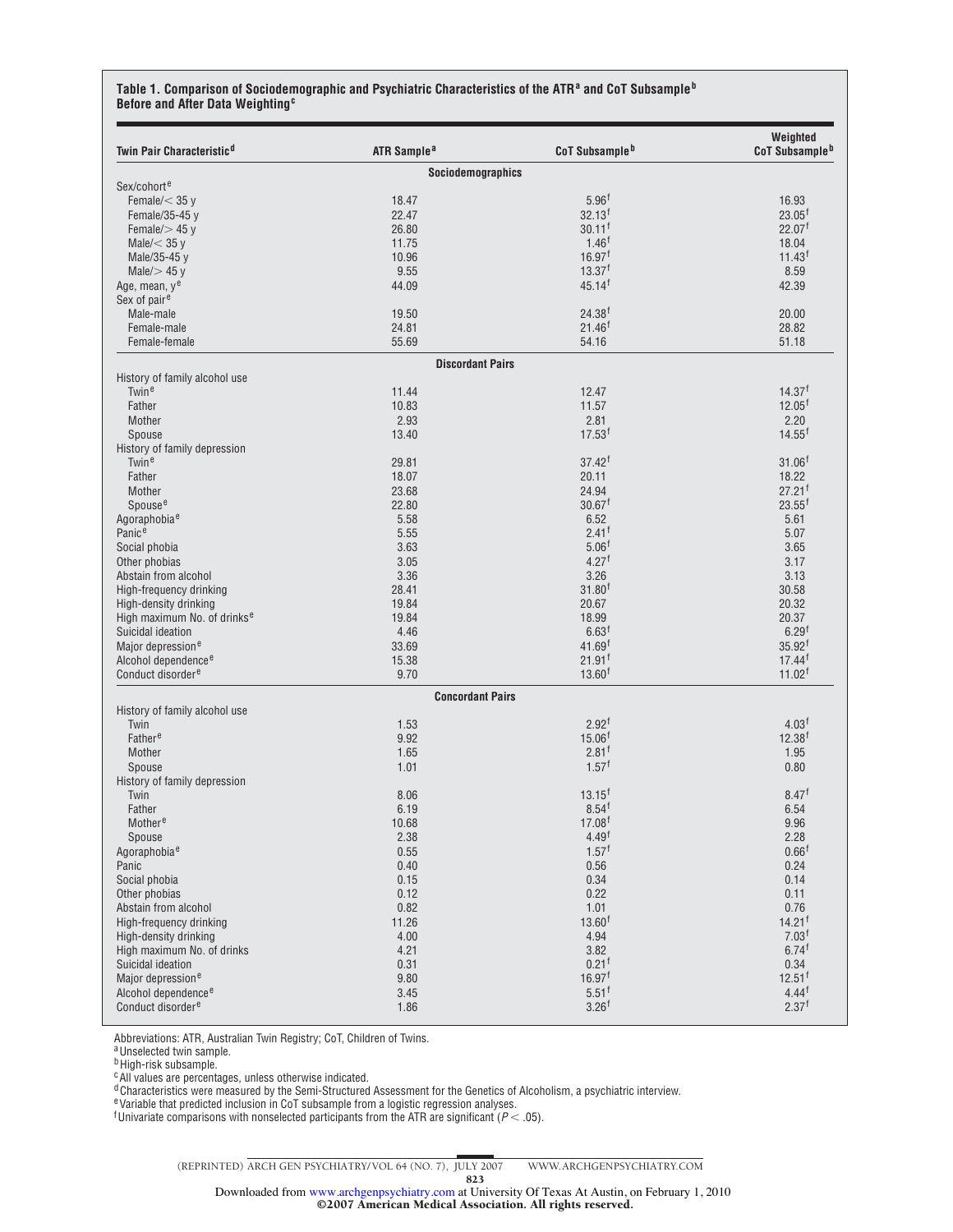| "Table 2. Offspring Conduct Problems by Twin History of Conduct Problems, Offspring Sex, and Family Type |  |  |
|----------------------------------------------------------------------------------------------------------|--|--|
|----------------------------------------------------------------------------------------------------------|--|--|

|                                           | Female                                       |                            | <b>Male</b>                                  |                            |  |
|-------------------------------------------|----------------------------------------------|----------------------------|----------------------------------------------|----------------------------|--|
| Twin Parent Conduct Problems <sup>b</sup> | <b>No. of Conduct Problems,</b><br>Mean (SE) | No. of<br><b>Offspring</b> | <b>No. of Conduct Problems,</b><br>Mean (SE) | No. of<br><b>Offspring</b> |  |
| Entire sample                             |                                              |                            |                                              |                            |  |
| None                                      | 0.86(0.05)                                   | 794                        | 1.74(0.07)                                   | 799                        |  |
| Some                                      | 1.12(0.07)                                   | 499                        | 2.57(0.10)                                   | 462                        |  |
| All discordant twins                      |                                              |                            |                                              |                            |  |
| None                                      | 0.95(0.10)                                   | 213                        | 1.72(0.15)                                   | 199                        |  |
| Some                                      | 0.85(0.10)                                   | 209                        | 2.63(0.16)                                   | 179                        |  |
| Discordant dizygotic twins                |                                              |                            |                                              |                            |  |
| None                                      | 0.89(0.17)                                   | 123                        | 1.87(0.21)                                   | 106                        |  |
| Some                                      | 0.98(0.18)                                   | 126                        | 2.94(0.21)                                   | 105                        |  |
| Discordant monozygotic twins              |                                              |                            |                                              |                            |  |
| None                                      | 1.05(0.15)                                   | 90                         | 1.55(0.22)                                   | 93                         |  |
| Some                                      | 0.69(0.16)                                   | 83                         | 2.14(0.25)                                   | 73                         |  |

<sup>a</sup>The influence of the offspring's age and age squared was partialled from the mean conduct disorder scores. High conduct problems in the twins were based on 1 or more conduct disorder symptoms.<br><sup>b F</sup>ive offspring were from twin families in which the twin's or co-twin's measure of conduct problems was missing and thus could not be identified as coming

from discordant or concordant twin pairs.

co-twin's conduct problems and the mean conduct problems in the twin pair) estimated whether an offspring with a twin parent with more conduct problems had more conduct problems than their cousins, whose adult twin parent had fewer conduct problems. The third HLM separated the within–twin family effect by the zygosity type of the adult twins by including the interaction between a zygosity variable (coded as  $MZ=0$  and  $DZ=1$ ) and the within–twin family measure of conduct problems. The model therefore estimated the within–twin family estimate for MZ families—the most stringent test of a causal connection in the design—and the difference between the 2 estimates (difference between within DZ twin family and within MZ twin family). If the within–twin family effect is larger in DZ than in MZ families, genetic factors would be implicated, because offspring of MZ twins share the same genetic risk associated with the twins' conduct problems, whereas offspring of DZ twins do not.<sup>16,17</sup> The fourth model controlled for measured covariates of both parents, including demographic characteristics, measures of lifetime psychopathology, and the level of contact in the twin families. Models (not shown) that included the interaction of the parents' conduct problems and testing the difference between maternal and paternal conduct problems indicated that the effects of parental conduct problems were independent of each other and not based on the sex of the parent.

# RESULTS

# **MEAN COMPARISONS OF OFFSPRING OF ADULT TWINS**

The mean number of conduct disorder symptoms in offspring based on the parental level of conduct problems is presented in **Table 2** for the entire sample and by twin pair history of conduct problems. In the entire sample, the mean number of symptoms in female offspring was

lower if their parents reported no conduct problems (no symptoms mean, 0.86 symptoms; conduct problems mean, 1.12 symptoms). Female cousins differentially exposed to twin parents with a history of conduct problems, however, did not differ (no symptoms mean, 0.95 symptoms; conduct problems mean, 0.85 symptoms). For females, the comparison of offspring from discordant DZ families (no symptoms mean, 0.89 symptoms; conduct problems mean, 0.98 symptoms) was somewhat similar to the comparison in unrelated offspring, but the difference between female offspring of discordant MZ twins (no symptoms mean, 1.05 symptoms; conduct problems mean, 0.69 symptoms) was in the reverse direction. The pattern of results suggests that the intergenerational transmission of conduct problems was because of genetic factors for female offspring.

Conduct problems among male offspring were associated with parental conduct problems in the entire sample (no symptoms mean, 1.74 symptoms; conduct problems mean, 2.57 symptoms). Male cousins from discordant twin families also differed greatly (no symptoms mean, 1.72 symptoms; conduct problems mean, 2.63 symptoms). In contrast to the results in female offspring, the comparison of male offspring of discordant DZ twins (no symptoms mean, 1.87 symptoms; conduct problems mean, 2.94 symptoms) and discordant MZ twins (no symptoms mean, 1.55 symptoms; conduct problems mean, 2.14 symptoms) was significant. Thus, the mean comparisons imply that environmental factors specific to parental conduct problems mediate the intergenerational relationship for male offspring.

# **HIERARCHICAL LINEAR MODELS**

#### **Intergenerational Transmission to Female Offspring**

The HLMs were run separately for female and male offspring, because the mean analysis suggested sex differences in the underlying processes. The HLM results for

©2007 American Medical Association. All rights reserved.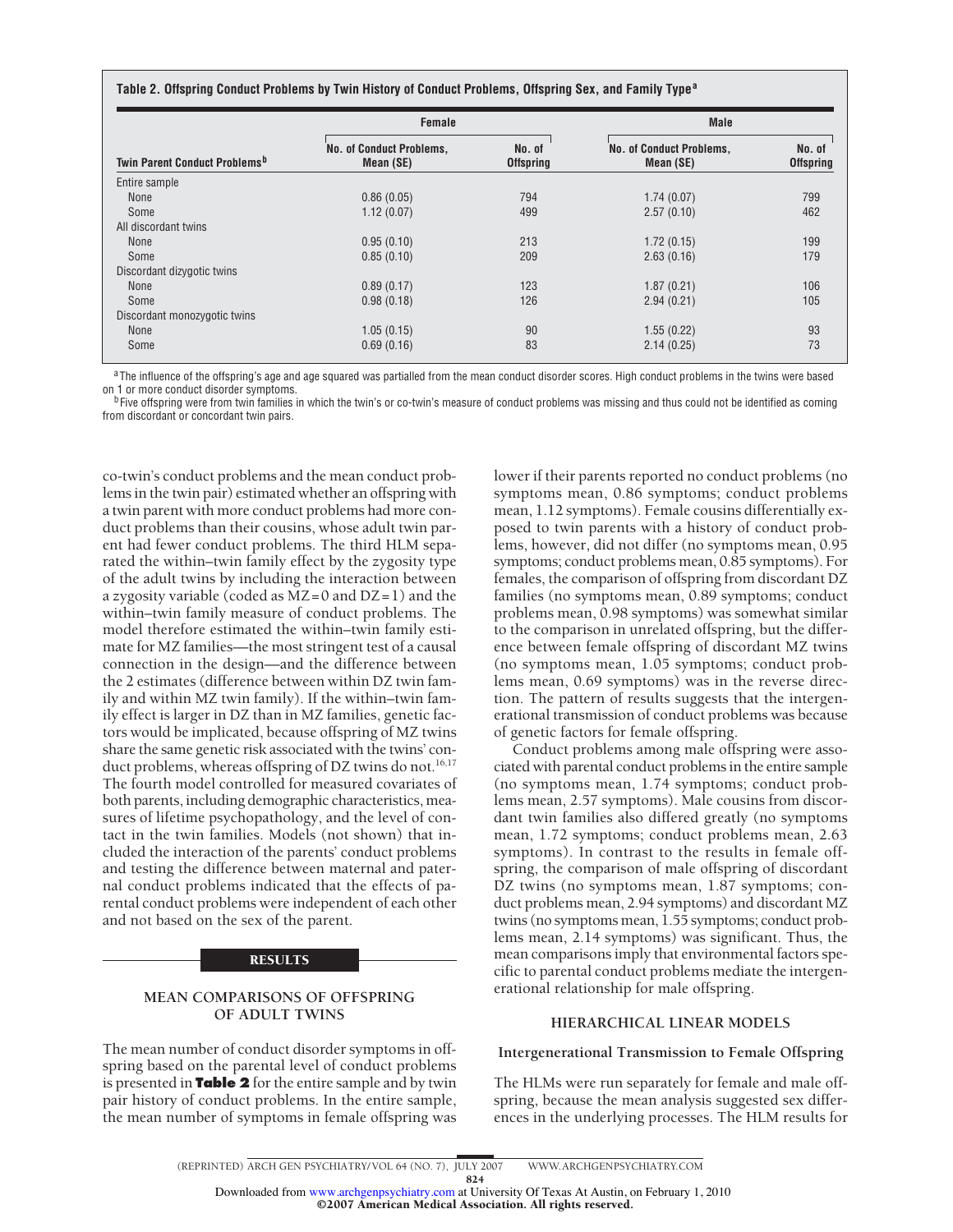| <b>Parameter</b>                                        | <b>Model 1</b>    |           | <b>Model 2</b>    |           | <b>Model 3</b>    |           | Model 4           |           |
|---------------------------------------------------------|-------------------|-----------|-------------------|-----------|-------------------|-----------|-------------------|-----------|
|                                                         | b                 | <b>SE</b> | b                 | <b>SE</b> | b                 | <b>SE</b> | $\mathbf b$       | <b>SE</b> |
| Twin conduct disorder                                   |                   |           |                   |           |                   |           |                   |           |
| Phenotypic                                              | 0.09 <sup>b</sup> | 0.02      | $\cdots$          | .         | $\cdots$          | $\cdots$  | $\cdots$          | $\cdots$  |
| Between twin family                                     | $\cdots$          | .         | 0.13 <sup>b</sup> | 0.03      | 0.13 <sup>b</sup> | 0.03      | 0.07 <sup>b</sup> | 0.03      |
| Within twin family                                      | $\cdots$          | $\cdots$  | 0.01              | 0.04      | .                 | $\cdots$  | .                 | $\cdots$  |
| Within MZ twins                                         | .                 | .         | .                 | .         | $-0.09$           | 0.07      | $-0.08$           | 0.06      |
| Difference between within-DZ<br>and within-MZ estimates | $\cdots$          | .         | .                 | .         | 0.19 <sup>b</sup> | 0.09      | 0.13              | 0.08      |
| Spouse conduct disorder                                 | 0.07 <sup>b</sup> | 0.03      | 0.07 <sup>b</sup> | 0.03      | 0.07 <sup>b</sup> | 0.03      | $-0.01$           | 0.03      |
| Offspring age                                           | 0.08 <sup>b</sup> | 0.03      | 0.08 <sup>b</sup> | 0.03      | 0.08 <sup>b</sup> | 0.03      | 0.08 <sup>b</sup> | 0.03      |
| Offspring age squared                                   | $-0.001b$         | < 0.0001  | $-0.001b$         | < 0.0001  | $-0.001b$         | < 0.0001  | $-0.001$          | < 0.0001  |
| Parental divorce                                        | $\cdots$          | .         | .                 | .         | $\cdots$          | $\cdots$  | 0.12 <sup>b</sup> | 0.06      |
| Twin covariate                                          |                   |           |                   |           |                   |           |                   |           |
| Education                                               | $\cdots$          | .         | .                 | $\cdots$  | .                 | $\cdots$  | 0.00              | 0.02      |
| Age at first child's birth                              | .                 | .         | $\cdots$          | .         | .                 | $\cdots$  | $-0.01$           | 0.01      |
| Cigarette use                                           | $\cdots$          | .         | .                 | .         | .                 | $\cdots$  | 0.08              | 0.05      |
| Alcohol abuse                                           | $\cdots$          | .         | .                 | .         | .                 | $\cdots$  | 0.03              | 0.04      |
| Depression                                              | $\cdots$          | .         | .                 | .         | .                 | $\cdots$  | 0.01              | 0.01      |
| Illicit drug use                                        | .                 | .         | .                 | .         | .                 | $\cdots$  | 0.08              | 0.07      |
| Suicidality                                             | .                 | .         | .                 | .         | .                 | $\cdots$  | 0.02              | 0.02      |
| Spouse covariate                                        |                   |           |                   |           |                   |           |                   |           |
| Education                                               | $\cdots$          | .         | $\cdots$          | $\cdots$  | .                 | $\cdots$  | 0.03              | 0.02      |
| Age at first child's birth                              | .                 | .         | .                 | .         | .                 | $\cdots$  | 0.00              | .01       |
| Cigarette use                                           | .                 | .         | .                 | .         | .                 | $\cdots$  | 0.01              | 0.08      |
| Alcohol abuse                                           | .                 | .         | .                 | .         | .                 | $\cdots$  | 0.08 <sup>b</sup> | 0.03      |
| Depression                                              | .                 | .         | $\cdots$          | .         | .                 | $\cdots$  | 0.01              | 0.01      |
| Illicit drug use                                        | .                 | .         | .                 | .         | .                 | $\cdots$  | 0.01              | 0.08      |
| Suicidality                                             | $\cdots$          | .         | .                 | $\cdots$  | $\cdots$          | $\cdots$  | 0.01              | 0.03      |

Abbreviations: DZ, dizygotic; MZ, monozygotic; ellipses, parameter was not included in model.

<sup>a</sup>The analyses were weighted to estimate population-based parameters. Differences in contact between MZ and DZ twin families did not alter the findings.<br><sup>b</sup>  $P$  < .05.

females are presented in **Table 3**. For females, model 1 indicated that for every 1 SD increase in the parents' number of childhood conduct problems, conduct problems increased significantly in female offspring (adult twin, b=0.09; 95% confidence interval [CI], 0.05-0.13; spouse of the twin, b=0.07; 95% CI, 0.01-0.13). Model 2 indicated that the intergenerational association was only found at the between–twin families level (b=0.13; 95% CI, 0.07- 0.19) and not at the within–twin family level  $(b=0.01;$ 95% CI, -0.07 to 0.09). The results imply that the relationship between parental and offspring conduct problems for female offspring is not causal, but the results do not indicate whether the confounds are genetic or environmental. Model 3 indicated that there was no association with the adult twin's conduct problems in MZ families (b= − 0.09; 95% CI, − 0.23 to 0.05), but at the within–DZ twin family level, effect was larger than the within–MZ twin family estimates (b=0.19; 95% CI, 0.01- 0.37). The results for model 4 show the same pattern of findings. Parental conduct problems were only associated at the between–twin family level (b=0.07; 95% CI, 0.01-0.13). There was no intergenerational relationship within MZ twins who differed in their level of conduct problems (b=−0.08; 95% CI, −0.20 to 0.04), and the difference in the within–twin family effect between DZ and MZ twin pairs was large (b=0.13; 95% CI, −0.03 to 0.29). The pattern suggests that shared genetic liability accounts for the intergenerational transmission of con-

duct problems in females, because the confound was related to genetic risk associated with parental conduct problems. It is difficult to interpret the parameters for the parental characteristics, because the parameters represent unique contributions to offspring conduct problems controlling for all of the variables in the model, though parental divorce was still independently associated with female conduct problems.

# **Intergenerational Transmission to Male Offspring**

The results for males are presented in **Table 4**. Model 1 indicated a phenotypic relationship between parental and offspring conduct problems (adult twin, b=0.21; 95% CI, 0.15-0.27; spouse of the twin, b=0.15; 95% CI, 0.07- 0.23). Model 2 revealed that the intergenerational association was large at both levels of analysis (between twin families, b=0.21; 95% CI, 0.13-0.29; within twin families, b=0.21; 95% CI, 0.11-0.31). The results from model 3 show that the relationship was still great for offspring of MZ twins who differed in their conduct problems (b*=*0.16; 95% CI, 0.02-0.30), which is consistent with an environmentally mediated process specifically related to parental conduct problems. The difference between the within–MZ twin family and within–DZ twin family effects (b=0.08; 95% CI, −0.14 to 0.30) suggests the possibility of a small genetic confound, but the pa-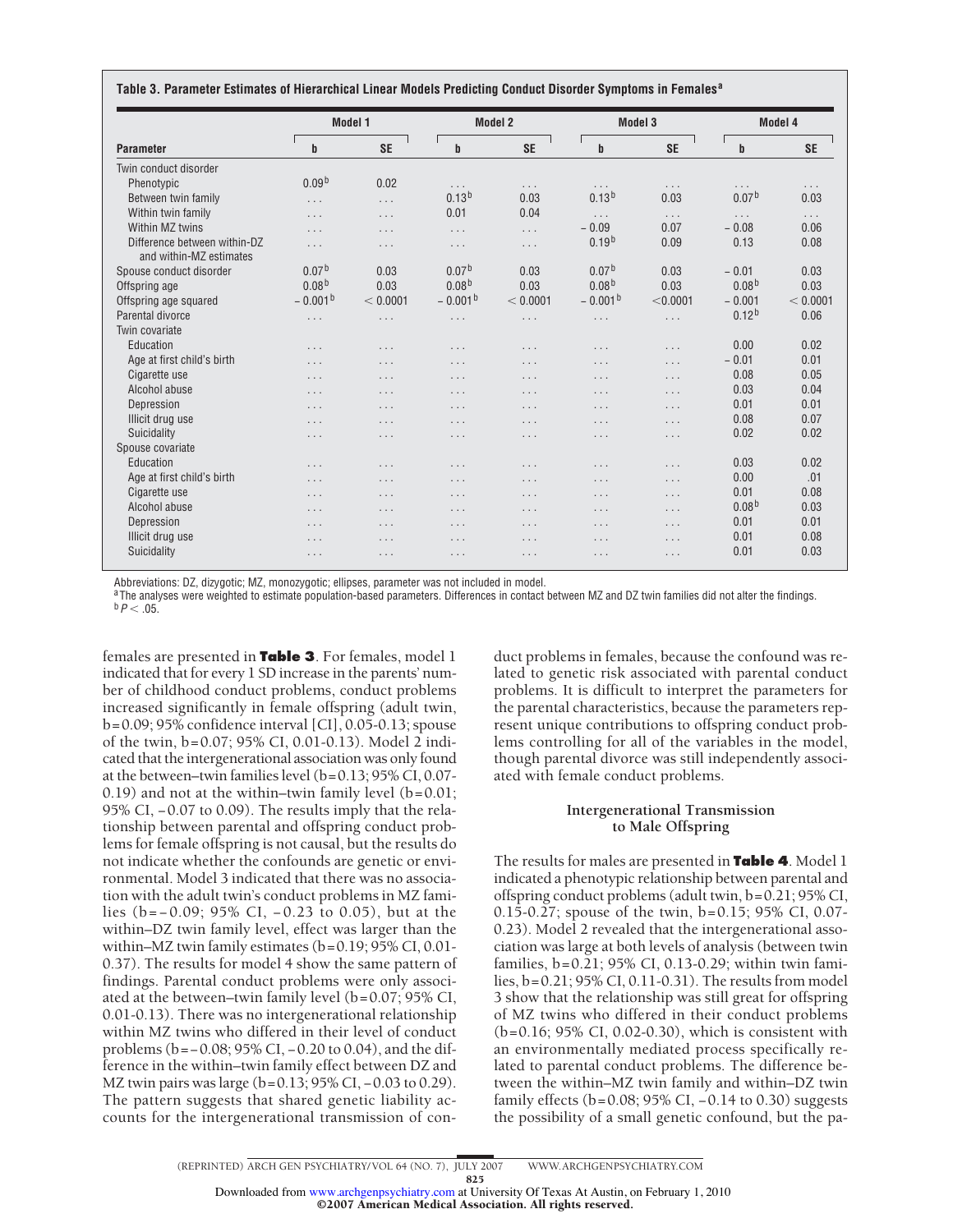| <b>Parameter</b>                                        | Model 1           |           | <b>Model 2</b>    |           | Model 3              |           | Model 4           |           |
|---------------------------------------------------------|-------------------|-----------|-------------------|-----------|----------------------|-----------|-------------------|-----------|
|                                                         | $\mathbf b$       | <b>SE</b> | $\mathbf b$       | <b>SE</b> | b                    | <b>SE</b> | $\mathbf b$       | <b>SE</b> |
| Twin conduct disorder                                   |                   |           |                   |           |                      |           |                   |           |
| Phenotypic                                              | 0.21 <sup>b</sup> | 0.03      | $\cdots$          | $\cdots$  | $\cdots$             | $\cdots$  | $\cdots$          | $\cdots$  |
| Between twin family                                     | $\cdots$          | $\cdots$  | 0.21 <sup>b</sup> | 0.04      | 0.21 <sup>b</sup>    | 0.04      | 0.17 <sup>b</sup> | 0.04      |
| Within twin family                                      | $\cdots$          | $\cdots$  | 0.21 <sup>b</sup> | 0.05      | $\cdots$             | $\cdots$  | $\cdots$          | $\cdots$  |
| Within MZ twins                                         | $\cdots$          | $\cdots$  | $\cdots$          | $\cdots$  | $0.16^{b}$           | 0.07      | 0.13              | 0.08      |
| Difference between within-DZ<br>and within-MZ estimates | $\cdots$          | $\cdots$  | $\cdots$          | $\cdots$  | 0.08                 | 0.11      | $-0.01$           | 0.11      |
| Spouse conduct disorder                                 | $0.15^{b}$        | 0.04      | $0.15^{b}$        | 0.04      | $0.15^{b}$           | 0.04      | 0.13 <sup>b</sup> | 0.04      |
| Offspring age                                           | $0.10^{b}$        | 0.04      | $0.10^{b}$        | 0.04      | $0.10^{b}$           | 0.04      | 0.10 <sup>b</sup> | 0.04      |
| Offspring age squared                                   | $-0.002b$         | < 0.0001  | $-0.002b$         | < 0.0001  | $-0.002b$            | < 0.0001  | $-0.002b$         | < 0.0001  |
| Parental divorce                                        | $\cdots$          | $\cdots$  | $\cdots$          | $\cdots$  | $\cdots$             | $\cdots$  | 0.14 <sup>b</sup> | 0.07      |
| Twin covariate                                          |                   |           |                   |           |                      |           |                   |           |
| Education                                               | $\cdots$          | $\cdots$  | $\cdots$          | $\cdots$  | $\cdots$             | $\cdots$  | 0.01              | 0.02      |
| Age at first child's birth                              | $\cdots$          | $\cdots$  | $\cdots$          | $\cdots$  | $\cdots$             | $\cdots$  | 0.00              | 0.01      |
| Cigarette use                                           | $\cdots$          | $\cdots$  | $\cdots$          | $\cdots$  | $\cdots$             | $\cdots$  | 0.07              | 0.06      |
| Alcohol abuse                                           | $\cdots$          | $\cdots$  | $\cdots$          | $\cdots$  | $\cdots$             | $\cdots$  | 0.06              | 0.05      |
| Depression                                              | $\cdots$          | $\cdots$  | $\cdots$          | $\cdots$  | $\cdots$             | $\cdots$  | 0.00              | 0.01      |
| Illicit drug use                                        | $\cdots$          | $\cdots$  | $\cdots$          | $\cdots$  | $\cdots$             | $\cdots$  | $-0.01$           | 0.10      |
| Suicidality                                             | $\cdots$          | $\cdots$  | $\cdots$          | $\cdots$  | $\cdots$             | $\cdots$  | 0.04              | 0.03      |
| Spouse covariate                                        |                   |           |                   |           |                      |           |                   |           |
| Education                                               | $\cdots$          | $\cdots$  | $\cdots$          | $\cdots$  | $\cdots$             | $\cdots$  | 0.00              | 0.02      |
| Age first child's birth                                 | $\cdots$          | $\cdots$  | $\cdots$          | $\cdots$  | $\cdots$             | $\cdots$  | 0.01              | 0.01      |
| Cigarette use                                           | $\cdots$          | $\cdots$  | $\cdots$          | $\cdots$  | $\cdots$             | $\cdots$  | 0.02              | 0.10      |
| Alcohol abuse                                           | $\cdots$          | $\cdots$  | $\cdots$          | $\cdots$  | $\cdots$             | $\cdots$  | 0.01              | 0.04      |
| Depression                                              | $\cdots$          | $\cdots$  | $\cdots$          | $\cdots$  | $\cdots$             | $\cdots$  | 0.00              | 0.01      |
| Illicit drug use                                        | $\cdots$          | $\cdots$  | $\cdots$          | $\cdots$  | $\cdots$             | $\cdots$  | 0.07              | 0.10      |
| Suicidality                                             | $\cdots$          | $\cdots$  | $\cdots$          | $\cdots$  | $\sim$ $\sim$ $\sim$ | $\cdots$  | $-0.04$           | 0.03      |

Abbreviations: DZ, dizygotic; MZ, monozygotic; ellipses, parameteer was not included in model.

<sup>a</sup>The analyses were weighted to estimate population-based parameters. Differences in contact between MZ and DZ twin families did not alter the findings.<br><sup>b</sup>  $P$  < .05.

rameter could not be precisely estimated. Model 4 included the measured covariates of both parents. The within–MZ twin family effect was great (b=0.13; 95% CI, −0.03 to 0.29), though the SEs around the estimate were sizeable, and the difference between the within–twin family effects was small (b=−0.01; 95% CI, −0.22 to 0.22). Excluding the interaction between zygosity and the within-family effect from model 4 resulted in a large and statistically significant effect of the twin parent's conduct problems (b=0.13; SE=0.05; 95% CI, 0.03-0.22).

To further test whether the sex differences in underlying processes were statistically significant, a full model was fit in the entire data set that tested the interaction between each twin conduct problems variables and offspring sex. The 3-way interaction (offspring sex  $\times$  within– twin family effect  $\times$  twin zygosity) was statistically significant (b*=*0.27; SE=0.12; 95% CI, 0.03*-*0.51), signifying that the difference between the within–MZ twin family and within–DZ twin family effects was statistically greater in females. Additional analyses without the sample weights (results not shown) and controlling for levels of contact among the twin families found the same pattern of results.

#### COMMENT

The results suggest that shared genetic liability accounts for the intergenerational transmission of conduct prob-

lems for female offspring because (1) the comparison of cousins raised by parents with different levels of childhood conduct problems revealed no relationship between parental and offspring conduct problems, a crucial test of causality, $37$  and (2) the confound varied according to genetic risk associated with parental conduct problems. In contrast, the results for male offspring indicate that the intergenerational transmission of childhood conduct problems was largely mediated by environmental risk factors specifically related to parental conduct problems. We conclude that most of the underlying causal risk mechanisms are environmental, in as much as the intergenerational transmission cannot be accounted for by shared genetic liability between the twin parent and the offspring, unmeasured environmental factors that make adult twins similar, assortative mating in the parent generation for conduct problems, demographic characteristics, measures of lifetime psychopathology in both parents, or greater levels of contact in MZ than DZ twin families. The analyses also suggest some role of selection factors in males, which may be genetic in origin.

Our results emphasize the importance of environmental risk factors that are specifically associated with intergenerational transmission of male conduct problems. Environmental influences, such as parental divorce<sup>22,41,42</sup> and harsh or abusive parenting,<sup>43</sup> have also been associated with offspring externalizing problems independent of parental externalizing and shared ge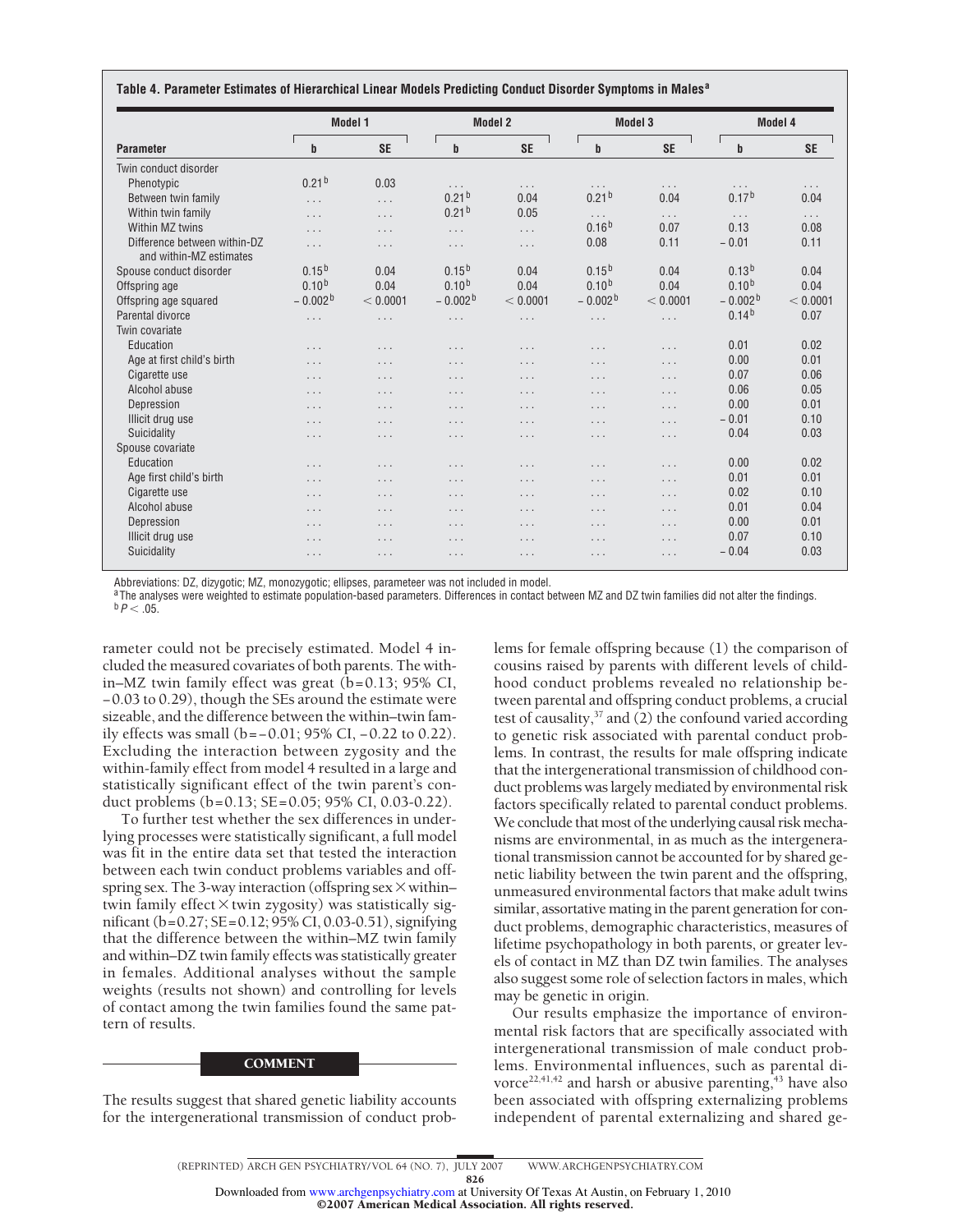netic liability. It is important to note, however, that the current findings do not conflict with the behavioral genetic literature that highlights the importance of genetic factors for male conduct problems.1,7 The current analyses, similar to previous CoT studies using the sample,<sup>22,34,35,41,43,44</sup> focused on explaining the association or covariation between parental and offspring characteristics, not accounting for all of the variance in the offspring phenotype. The current HLMs for male conduct problems also suggest genetic factors may partially confound the intergenerational association. Furthermore, genetic factors unrelated to the parental conduct problems that occurred a generation earlier could influence externalizing problems in parents' offspring. The current results, therefore, do not negate the overall importance of genetic factors for male conduct problems.

The current results reinforce the necessity of using quantitative genetic designs to distinguish between correlated genetic and environmental risk processes.14,45 The analyses represent one of the most stringent tests of the underlying causal mechanisms responsible for the intergenerational transmission of childhood conduct problems. The CoT design can separate genetic and environmental processes and includes different, if not fewer, assumptions than other behavioral genetic designs that explore intergenerational associations.<sup>14,16</sup> In particular, the design does not require the assumption that conduct problems in both generations have equivalent etiologies.17 The study used a high-risk sample that contained a sufficient number of families containing parents with conduct problems to test for small environmental effects (as evidenced by statistically significant estimates of small effect sizes). The sample was also drawn from a large twin study; this enabled the use of sample weighting to produce estimates based on the entire ATR. Finally, we used measures of conduct problems, demographic characteristics, and lifetime psychopathology in both parents to account for assortative mating and other confounding variables.

These results are generally consistent with other studies. Analysis of a large community sample similarly revealed no difference in the transmission of externalizing problems based on the sex of the parent.<sup>9</sup> The current study also replicates the findings of a previous adoption study that found that males may be more susceptible to environmental risk factors for conduct problems, while genetic factors account for the intergenerational transmission in females.46 The overall magnitude of the intergenerational transmission is also consistent with research from the National Comorbidity Study.<sup>6</sup> The study found that the association between parental and offspring externalizing problems was robust for boys when child abuse was included in the model, but it was not for girls; this highlights sex-specific mechanisms underlying the intergenerational transmission of conduct problems.<sup>6</sup> Furthermore, the spousal correlations for childhood conduct disorder are significant in our study but not as large as spousal correlations for adult antisocial behavior.<sup>13</sup> The lower spousal correlations for childhood conduct problems (vs adult antisocial behaviors) are similar to a recent population-based study, $47$  and the magnitude of the correlation is similar to findings for other

externalizing problems, such as alcohol abuse or dependence.48 Previous research has also reported that the spouse-spouse correlation of MZ twins was no more similar than the spouse-spouse correlation of same-sex DZ twins<sup>49</sup>; a finding that is consistent with our results. We must note, however, that the results are in contrast to research that suggests the correlates of conduct problems are generally the same for males and females on similar trajectories. $24$ 

Despite the strengths of the current research, there are also a number of limitations. First, as previously reported, the ATR is a community sample that may not include individuals with extreme scores for conduct disorder or antisocial personality disorder.8,23 Twin parents, their spouses, or their offspring with high levels of antisocial traits may not have participated in the longitudinal assessments in the ATR or the high-risk CoT Study. If genetic risk for conduct problems is related to nonparticipation, the results of our study may not completely generalize to those at greatest genetic risk for externalizing problems. Our study was conducted on a highrisk sample and was weighted to produce estimates based on a volunteer sample of twins that is generally consistent with the population of Australia. The analyses used techniques to handle missing data to address this concern. Nevertheless, the study suffers from the limitations inherent in population-based research. The sample weighting also may not have entirely accounted for the selection of twins into the high-risk CoT Study. Second, the results rely on retrospective self-report of conduct problems. The analyses are also limited to *DSM*-based criteria for conduct disorder and do not reflect parental antisocial behavior as adults. The results also do not address the importance of relational aggression.<sup>25</sup> Third, large sample sizes are needed to separate genetic from environmental confounds in the CoT design, $18$  limiting our ability to determine whether genetic or environmental factors partially mediate the intergenerational transmission in male offspring. Fourth, the CoT design does not account for genetic risk associated with conduct problems from the spouse of the twins.<sup>20</sup> The analyses controlled for measured covariates of the spouses, but it is impossible to determine whether every salient variable was measured accurately and was included in the models. For example, the study did not include the effects of maternal smoking during pregnancy.

Fifth, our study did not include an exploration of geneenvironment interaction. To gather a more precise understanding of the causal mechanisms related to conduct disorder, both gene-environment interaction and geneenvironment correlation will need to be explored.<sup>10,50</sup> The current results, however, have implications for studies exploring gene-environment interaction, using measured genotypes and environments. The current analyses strongly suggest that sex moderates an individual's response to environmental risk factors. Furthermore, characteristics frequently considered to be environmental risk factors may actually be epiphenomena that mark shared genetic risk rather than a causal agent (at least in females). $51$ 

Sixth, the analyses did not explore heterogeneity in parental and offspring conduct problems. The etiological processes in earlier-onset conduct problems, often

©2007 American Medical Association. All rights reserved. Downloaded from [www.archgenpsychiatry.com](http://www.archgenpsychiatry.com) at University Of Texas At Austin, on February 1, 2010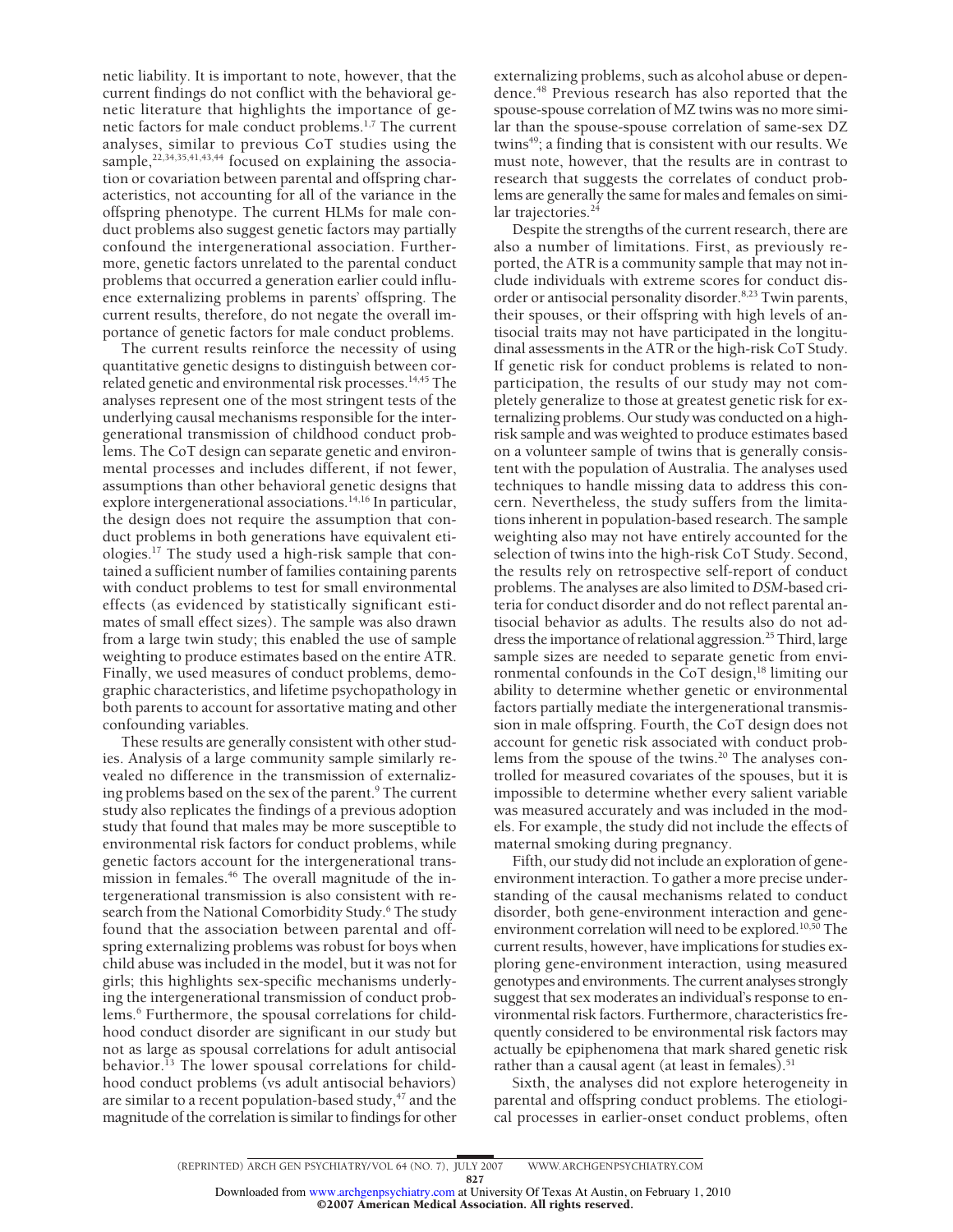characterized by neurodevelopmental problems, have been found to differ from the risks associated with lateronset delinquent behavior.52 Recent studies have also illustrated that comorbid maternal depression and antisocial history particularly puts offspring at risk for conduct problems.<sup>53</sup> Genetic risk transmitted from parents to their offspring that is associated with conduct problems may also extend to other externalizing problems, such as substance abuse.<sup>9</sup>

Thus, the findings of our study would be further strengthened by replication in nationally representative samples in other countries using different measures of conduct problems and exploring moderating variables. Additional studies will need to explore whether the heterogeneity in conduct problems reflects different underlying environmental and genetic processes.<sup>52</sup> Research must also consider whether sex differences in thresholds for conduct problems could account for the current findings.54 These substantive issues are critical for truly understanding the causes of conduct problems.<sup>24</sup>

## **CONCLUSIONS**

The results of the current investigation suggest that interventions in boys should focus on the role of parenting, delinquent peers, and other well-known environmental risk factors.<sup>55</sup> The role of genetic processes accounting for the intergenerational transmission of conduct problems in girls does not preclude effective environmental interventions, nor does it suggest that environmental factors are not important in the etiology of conduct problems. The magnitude of the intergenerational transmission was small, and changes in the environment can alter the role of genetic influences on conduct problems.<sup>2</sup> Nevertheless, a history of childhood conduct problems in parents suggests that their female offspring in particular are at greater genetic risk for behavior problems. Additional research is required to further specify the environmental and genetic processes responsible for the intergenerational transmission of conduct problems.

**Submitted for Publication:** June 16, 2006; final revision received December 18, 2006; accepted December 19, 2006. **Author Affiliations:** Department of Psychological and Brain Sciences, Indiana University, Bloomington (Dr D'Onofrio); Department of Psychological Sciences, University of Missouri, Columbia (Dr Slutske); Department of Psychology, University of Virginia, Charlottesville (Drs Turkheimer and Emery, and Ms Harden); School of Medicine, Washington University, St Louis, Missouri (Drs Heath and Madden); and Queensland Institute of Medical Research, Queensland, Australia (Dr Martin). **Correspondence:** Brian M. D'Onofrio, PhD, Department of Psychological and Brain Sciences, Indiana University, 1101 E 10th St, Bloomington, IN 47405 (bmdonofr @indiana.edu).

**Author Contributions:** The analyses were completed by Dr D'Onofrio. He had full access to all the data in the study and takes responsibility for the integrity of the data and the accuracy of the data analysis.

**Funding/Support:** Data collection was funded by grants AA07535 and AA000264 from the National Institute on Alcohol Abuse and Alcoholism; by the National Alliance for Research on Schizophrenia and Depression; and by the William T. Grant Foundation.

**Additional Contributions:** The staff of the Genetic Epidemiology Unit at Queensland Institute of Medical Research collected data for the study. Alison Mackenzie coordinated the data collection. We thank the twins and their children for cooperation in this research.

#### **REFERENCES**

- 1. Moffitt TE. The new look of behavioral genetics in developmental psychopathology: gene-environment interplay in antisocial behaviors. Psychol Bull. 2005; 131(4):533-554.
- 2. Rutter M. Crucial paths from risk indicator to causal mechanism. In: Lahey BB, Moffitt TE, Caspi A, eds. Causes of Conduct Disorder and Juvenile Delinquency. New York, NY: Guilford; 2003:3-26.
- 3. Farrington DP. Developmental and life-course criminology: key theoretical and empirical issues, the 2002 Sutherland Award Address. Criminology. 2003; 41(2):221-256.
- 4. Rutter M. Psychosocial influences: critiques, findings, and research needs. Dev Psychopathol. 2000;12(3):375-405.
- 5. Jaffee SR, Belsky J, Harrington HL, Caspi A, Moffitt TE. When parents have a history of conduct disorder: how is the caregiving environment affected? J Abnorm Child Psychol. 2006;115(2):309-319.
- 6. Verona E, Sachs-Ericsson N. The intergenerational transmission of externalizing behaviors in adult participants: the mediating role of childhood abuse. J Consult Clin Psychol. 2005;73(6):1135-1145.
- 7. Rhee SH, Waldman ID. Genetic and environmental influences on antisocial behavior: a meta-analysis of twin and adoption studies. Psychol Bull. 2002:128 (3):490-529.
- 8. Slutske WS, Heath AC, Dinwiddie SH, Madden PA, Bucholz KK, Dunne MP, Statham DJ, Martin NG. Modeling genetic and environmental influences in the etiology of conduct disorder: a study of 2,682 adult twin pairs. J Abnorm Psychol. 1997; 106(2):266-279.
- 9. Hicks BM, Krueger RF, Iacono WG, McGue M, Patrick CJ. Family transmission and heritability of externalizing disorders: a twin-family study. Arch Gen Psychiatry. 2004;61(9):922-928.
- 10. Rutter M, Silberg J. Gene-environment interplay in relation to emotional and behavioral disturbance. Annu Rev Psychol. 2002;53:463-490.
- 11. Lahey BB, Miller TL, Gordon RA, Riley A. Developmental epidemiology of the disruptive behavior disorders. In: Quay H, Hogan A, eds. Handbook of Disruptive Behavior Disorders. New York, NY: Plenum; 1999.
- 12. Brooks-Gunn J, Duncan GJ, Klebanov PK, Sealand N. Do neighborhoods influence child and adolescent development? AJS. 1993;99(2):353-395.
- 13. Krueger RF, Moffitt TE, Caspi A, Bleske A, Silva PA. Assortative mating for antisocial behavior: developmental and methodological implications. Behav Genet. 1998;28(3):173-186.
- 14. Rutter M, Pickles A, Murray R, Eaves LJ. Testing hypotheses on specific environmental causal effects on behavior. Psychol Bull. 2001;127(3):291-324.
- 15. Zoccolillo M, Paquette D, Tremblay R. Maternal conduct disorder and the risk for the next generation. In: Pepler DJ, Madsen KC, Wester C, Levere KS, eds. The Development and Treatment of Girlhood Aggression. Mahwah, NJ: Lawrence Erlbaum; 2005.
- 16. D'Onofrio BM, Turkheimer E, Eaves LJ, Corey LA, Berg K, Solaas MH, Emery RE. The role of the Children of Twins design in elucidating causal relations between parent characteristics and child outcomes. J Child Psychol Psychiatry. 2003; 44(8):1130-1144.
- 17. Gottesman II, Bertelsen A. Confirming unexpressed genotypes for schizophrenia. Arch Gen Psychiatry. 1989;46(10):867-872.
- 18. Heath AC, Kendler KS, Eaves LJ, Markell D. The resolution of cultural and biological inheritance: informativeness of different relationships. Behav Genet. 1985; 15(5):439-465.
- 19. Silberg JL, Eaves LJ. Analyzing the contribution of genes and parent-child interaction to childhood behavioral and emotional problems: a model for the children of twins. Psychol Med. 2004;34(2):347-356.
- 20. Eaves LJ, Silberg JL, Maes HH. Revisiting the children of twins: can they be used to resolve the environmental effects of dyadic parental treatment on child behavior? Twin Res Hum Genet. 2005;8(4):283-290.
- 21. Jacob T, Waterman B, Heath A, True W, Bucholz KK, Haber R, Scherrer J, Fu Q.

**Financial Disclosure:** None reported.

828

©2007 American Medical Association. All rights reserved. Downloaded from [www.archgenpsychiatry.com](http://www.archgenpsychiatry.com) at University Of Texas At Austin, on February 1, 2010